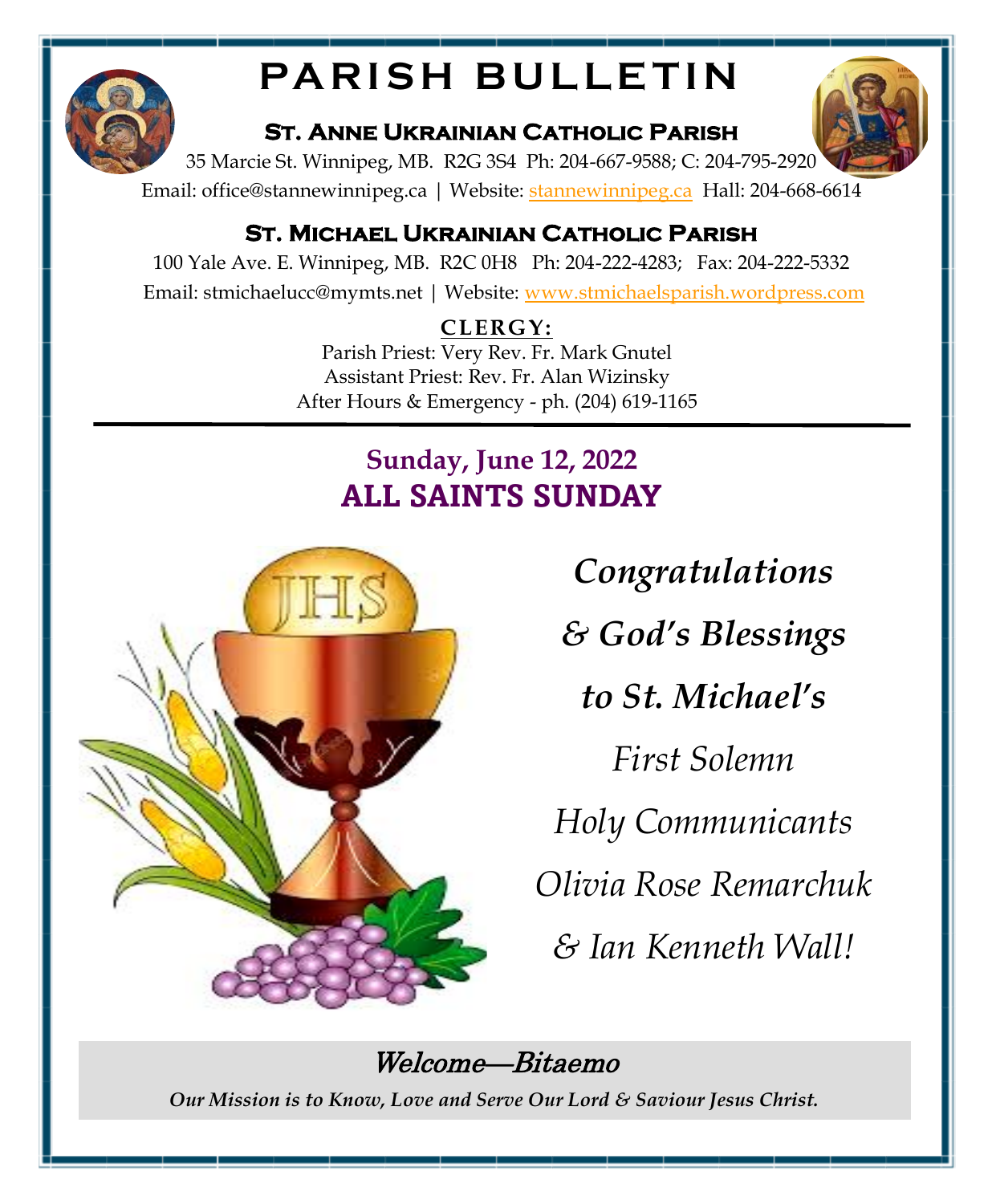| LITURGY SCHEDULE for June 11 to June 19, 2022                                                                                                                                                                            |                         |                             |                                                        |                                                                                                                                                    |                                                   |  |  |
|--------------------------------------------------------------------------------------------------------------------------------------------------------------------------------------------------------------------------|-------------------------|-----------------------------|--------------------------------------------------------|----------------------------------------------------------------------------------------------------------------------------------------------------|---------------------------------------------------|--|--|
| Sat. June 11                                                                                                                                                                                                             | 4:00 p.m.               |                             |                                                        | +Terry Michalishyn by Elsie Gillies                                                                                                                | St. Anne                                          |  |  |
| Sun. June 12                                                                                                                                                                                                             | 9:30 a.m.<br>10:00 a.m. | <b>All Saints</b><br>Sunday |                                                        | +Nicholas Zazula by wife Alice<br>For our Parishioners                                                                                             | St. Michael-Livestream<br>St. Anne-Livestream     |  |  |
| Fri. June 17                                                                                                                                                                                                             | 9:00 a.m.               |                             | +Michael Penonzek by Anne Penonzek                     |                                                                                                                                                    | St. Anne                                          |  |  |
| Sat. June 18                                                                                                                                                                                                             | 4:00 p.m.               |                             | +Jean Shymko by IHM Lubov Nursery                      |                                                                                                                                                    | St. Anne                                          |  |  |
| Sun. June 19                                                                                                                                                                                                             | 9:30 a.m.<br>10:00 a.m. | <b>All Saints</b><br>Sunday | +Jerome Evan by Grysiuk family<br>For our Parishioners |                                                                                                                                                    | St. Michael - Livestream<br>St. Anne - Livestream |  |  |
| <b>Sunday Collections &amp; Donations</b><br><b>St. Michael Parish</b><br>Week ending June 5, 2022 - \$1705                                                                                                              |                         |                             |                                                        | <b>ST. ANNE BUILDING FUND</b><br>\$15 + Rev. Simon Izyk by Donna Seredycz                                                                          |                                                   |  |  |
| <b>St. Anne Parish</b><br>Week ending June 5, 2022 - \$1,133.50<br><b>THANK YOU!</b>                                                                                                                                     |                         |                             |                                                        | <b>St. Anne Offertory Counters:</b><br>June 12: Dave Mazur, Elsie Gillies, Violet Walechuk<br>June 19: Connie Cox, Marilyn Bird, Jeannette Golletz |                                                   |  |  |
| <b>St. Michael EPISTLE READERS</b><br>Sunday, June 12 - Catechism Student<br>Sunday, June 19 - Laryssa Kawaler<br>St. Michael ROSARY LEADERS<br>Sunday, June 12 - Lezah & Basil Evan<br>Sunday, June 19 - Joanne Tanchuk |                         |                             |                                                        | <b>CONDOLENCES &amp; SYMPATHIES</b>                                                                                                                |                                                   |  |  |
| <b>GREEN HOLIDAYS &amp;</b>                                                                                                                                                                                              |                         |                             |                                                        | We wish to extend our sincere sympathies to                                                                                                        |                                                   |  |  |
| <b>CEMETERY BLESSINGS</b>                                                                                                                                                                                                |                         |                             |                                                        | St. Michael's Parishioners:                                                                                                                        |                                                   |  |  |
| Tuesday, June 21                                                                                                                                                                                                         |                         |                             |                                                        | <b>Irene Boitson &amp; Wayne and Joanne Tanchuk</b><br>and family on the loss of sister & aunt + Jean                                              |                                                   |  |  |
| 6:00pm-Transcona Cemetery - Meet<br>by cross near soldiers memorial                                                                                                                                                      |                         |                             |                                                        | <b>Shymko</b> who was called to the Lord last week                                                                                                 |                                                   |  |  |
| 6:45 pm Green acres - Meet by Garden of<br><b>Gethsemane Statue</b>                                                                                                                                                      |                         |                             |                                                        | To Liz & Gene Happychuk & family on the loss<br>of Liz's brother +Phil Kereliuk who was called                                                     |                                                   |  |  |
| <b>Wednesday, June 22</b>                                                                                                                                                                                                |                         |                             |                                                        | to the Lord last week.                                                                                                                             |                                                   |  |  |
| 6:00 pm Glen Eden - Meet at crypts in entrance<br>6:45 pm. Holy Family - Meet at entrance<br>Thursday, June 23<br>6:00 pm All Saints - Meet near cross at front                                                          |                         |                             |                                                        | May God grant them eternal rest and may He<br>give comfort and strength to their families.<br>Vichnaya Pam'yat! Eternal Memory!                    |                                                   |  |  |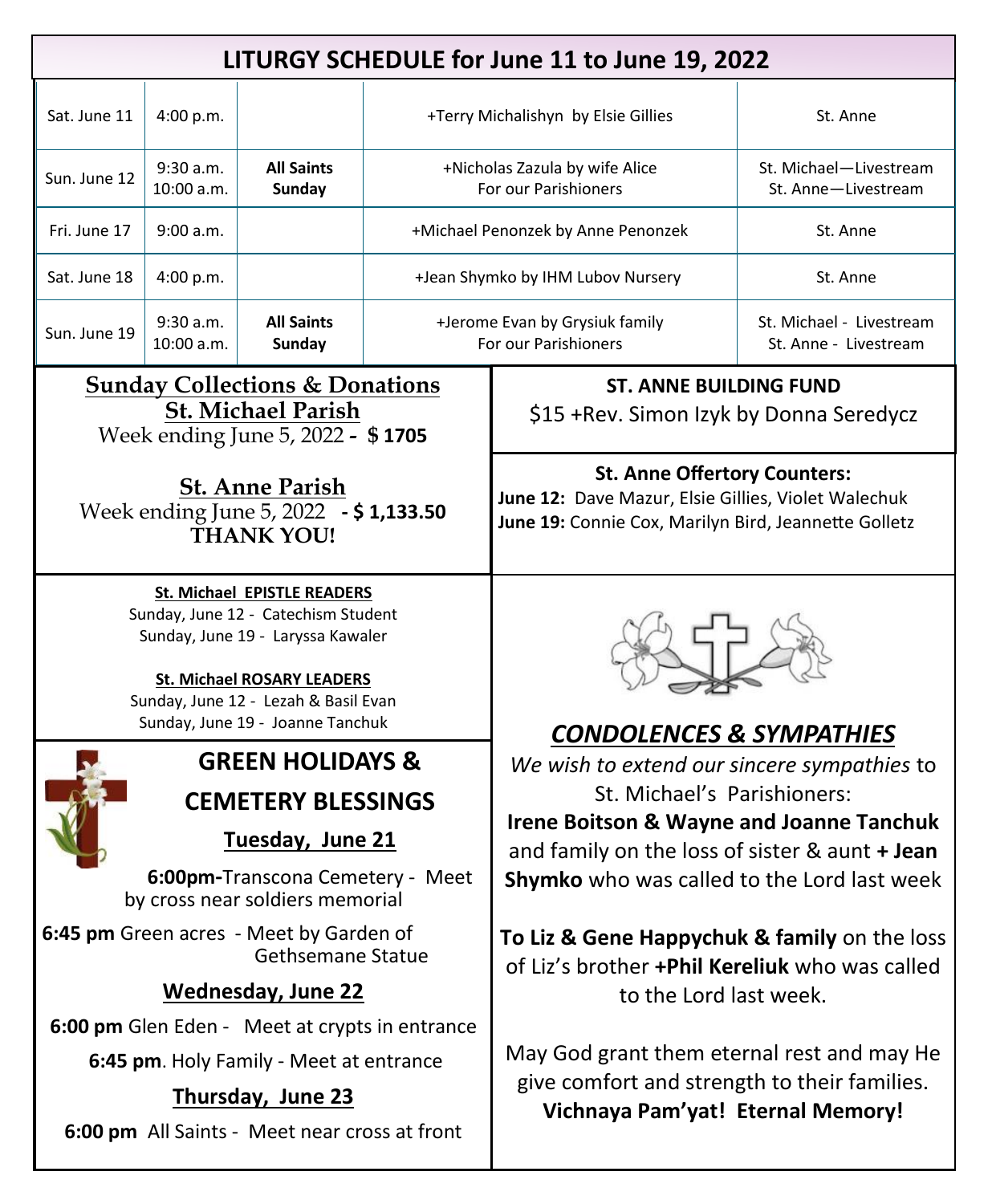

#### **GOSPEL REFLECTION: Matt. 10:32-33, 37-38, 19: 27-30**

*Jesus said to his apostles: "Whoever loves father or mother more than me is not worthy of me, and whoever loves son or daughter more than me is not worthy of me; and whoever does not take up his cross and follow after me is not worthy of me." [Matthew 10:37-38](https://biblia.com/bible/rsvce/Matt%2010.37-38)*

Jesus explains an interesting consequence of choosing to love family members more than God. The result of loving a family member more than God is that one is not worthy of God. This is a strong statement meant to evoke serious self-reflection. First, we should realize that the only way to authentically love one's mother or father, son or daughter, is to first love God with your whole heart, mind, soul and strength. Love of one's family and others must flow from this pure and total love of God.

For that reason, we should see Jesus' warning as a call to make sure we are not only loving Him fully, but also a call to make sure we fully love our family by allowing our love of God to become the source of our love of others.

How is it that we may violate this command of our Lord? How would we love others more than Jesus? We act in this sinful way when we allow others, even family members, to take us away from our faith. For example, on a Sunday morning while you are getting ready to go to church, a family member tries to convince you to skip Mass for some other activity. If you concede so as to appease them, then you are "loving" them more than God. Of course, in the end, this is not an authentic love of the family member since a decision was made contrary to the will of God.

*"Whoever acknowledges me before men I will acknowledge before my Father in heaven. Whoever disowns me before men I will disown before my Father in heaven."*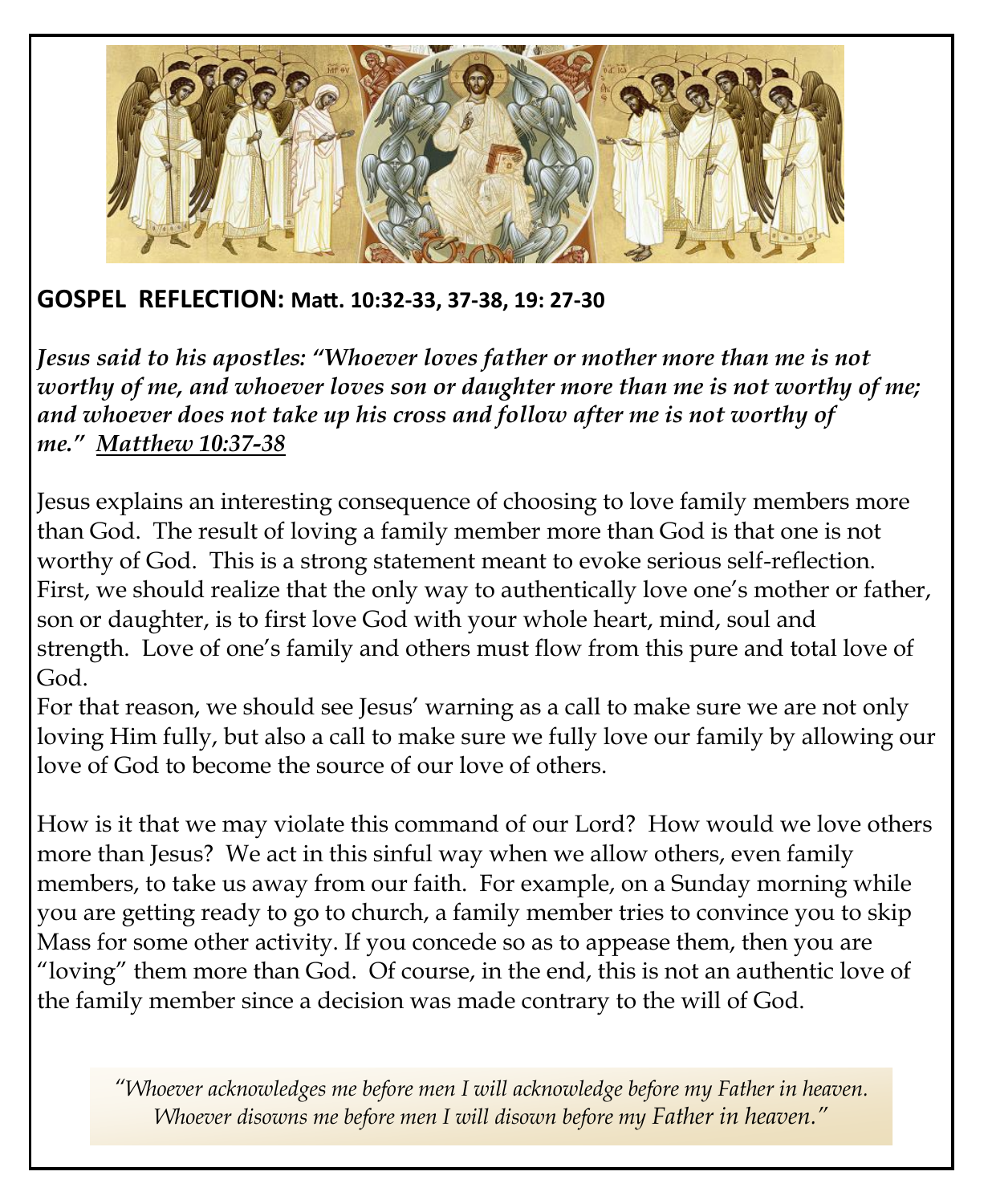| Spring Fundraiser 50/50 St. Michael's<br><b>UCWLC</b><br>Spring Forward 50/50 Draw<br>Tickets are 1 for \$20. 3 for \$50, 5 for \$80<br>and 10 for \$150. Limited tickets available https://<br>www.fundingchange.ca/st-michaels-ucwlc/Draw will<br>take place on June 19, 2022                                                                                        | <b>UCC-MPC CALL OUT FOR MENTORS</b><br>Make a connection!! The Mentor Program<br>matches mentors with Ukrainian newcomers<br>who need someone to help them with vari-<br>ous tasks associated with starting life in a<br>new country. This could involve providing<br>rides to appointments, helping to arrange for<br>a new phone plan, learning how to use the                                                                                                                                                                                                                                                                                                                                                                                                                                                                                               |  |
|------------------------------------------------------------------------------------------------------------------------------------------------------------------------------------------------------------------------------------------------------------------------------------------------------------------------------------------------------------------------|----------------------------------------------------------------------------------------------------------------------------------------------------------------------------------------------------------------------------------------------------------------------------------------------------------------------------------------------------------------------------------------------------------------------------------------------------------------------------------------------------------------------------------------------------------------------------------------------------------------------------------------------------------------------------------------------------------------------------------------------------------------------------------------------------------------------------------------------------------------|--|
| ST. MICHAEL'S UCWLC are accepting donations of<br>baby articles for Villa Rosa. Some examples are diapers,<br>wipes, blankets, clothing, soothers etc. There is a box<br>set up in the foyer to put the items in.                                                                                                                                                      | bus, opening a bank account, or getting ad-<br>vice on anything from activities to where to<br>shop. If you are interested in being a mentor,<br>please complete this form: https://<br>docs.google.com/forms/<br>de/1FAIpQLSfil6Sp1VdgT9LGo4PzXVqyx6nihu<br>n93P9toK0IGhjl3ZBddw/viewform<br>THE NEXT FAMILY. Many families have ar-<br>rived to our city so many more families are<br>in need of our help, for housing, jobs, trans-<br>portation, etc. please offer your assistance.<br>WE NEED DRIVERS. James Rogowsky is help-<br>ing to arrange drivers on a regular basis or<br>occasionally. Please contact him at +1 (204)<br>226-8165.<br><b>VOLUNTEERS NEEDED</b> For Ukrainian Refugee<br>Program. Visit the website Manitoba for<br>Ukraine or UCC Manitoba. Facebook pages<br>are also very information.<br>Thank you for making a difference!!! |  |
| ST. ANNE & ST. MICHAEL PARISHES are accepting<br>donations toward Ukrainian Humanitarian Relief<br>100% of the funds will be sent to the Ukr. Catholic<br>Archeparchy who will forward it on to the<br>appropriate agency. Tax receipts will be issued by the<br>Parish for donations \$20. and over."                                                                 |                                                                                                                                                                                                                                                                                                                                                                                                                                                                                                                                                                                                                                                                                                                                                                                                                                                                |  |
| The St. Anne & St. Michael Parishes Insurance is Due<br>St. Anne Parishioners please use the grey colored<br>Insurance Expense envelope found in your envelope boxes.<br>St. Michael Parishioners please use any envelope in your<br>envelope box but please clearly mark it as Insurance<br>Expense. We kindly ask for your financial support toward<br>this expense. |                                                                                                                                                                                                                                                                                                                                                                                                                                                                                                                                                                                                                                                                                                                                                                                                                                                                |  |
| The St. Michael's Villa Board is seeking people in-<br>terested in participating as a member of the<br>Board. The Board primarily consists of parishioners of                                                                                                                                                                                                          |                                                                                                                                                                                                                                                                                                                                                                                                                                                                                                                                                                                                                                                                                                                                                                                                                                                                |  |
| St Michael's Ukrainian Catholic Parish plus 2 Villa resi-<br>dents. The Board provides direction to the manage-<br>ment company in regard to the operations and<br>maintenance of the building as well as setting poli-<br>cy. Meetings are once a month and are typically com-<br>pleted within an hour. Please contact Mark Brooker in<br>church or at 204 668-8637. | <b>UNF Club requires volunteers:</b> Call out<br>to our Ukrainian Canadian community!<br>We need help with transportation of<br>families to our warehouse during the day!<br>Please text (204) 914-4696 if you are<br>available to help!                                                                                                                                                                                                                                                                                                                                                                                                                                                                                                                                                                                                                       |  |



**DO YOU KNOW OF ANYONE GRADUATING IN THE PARISH. Let your parish know so that we may honor & congratulate them.**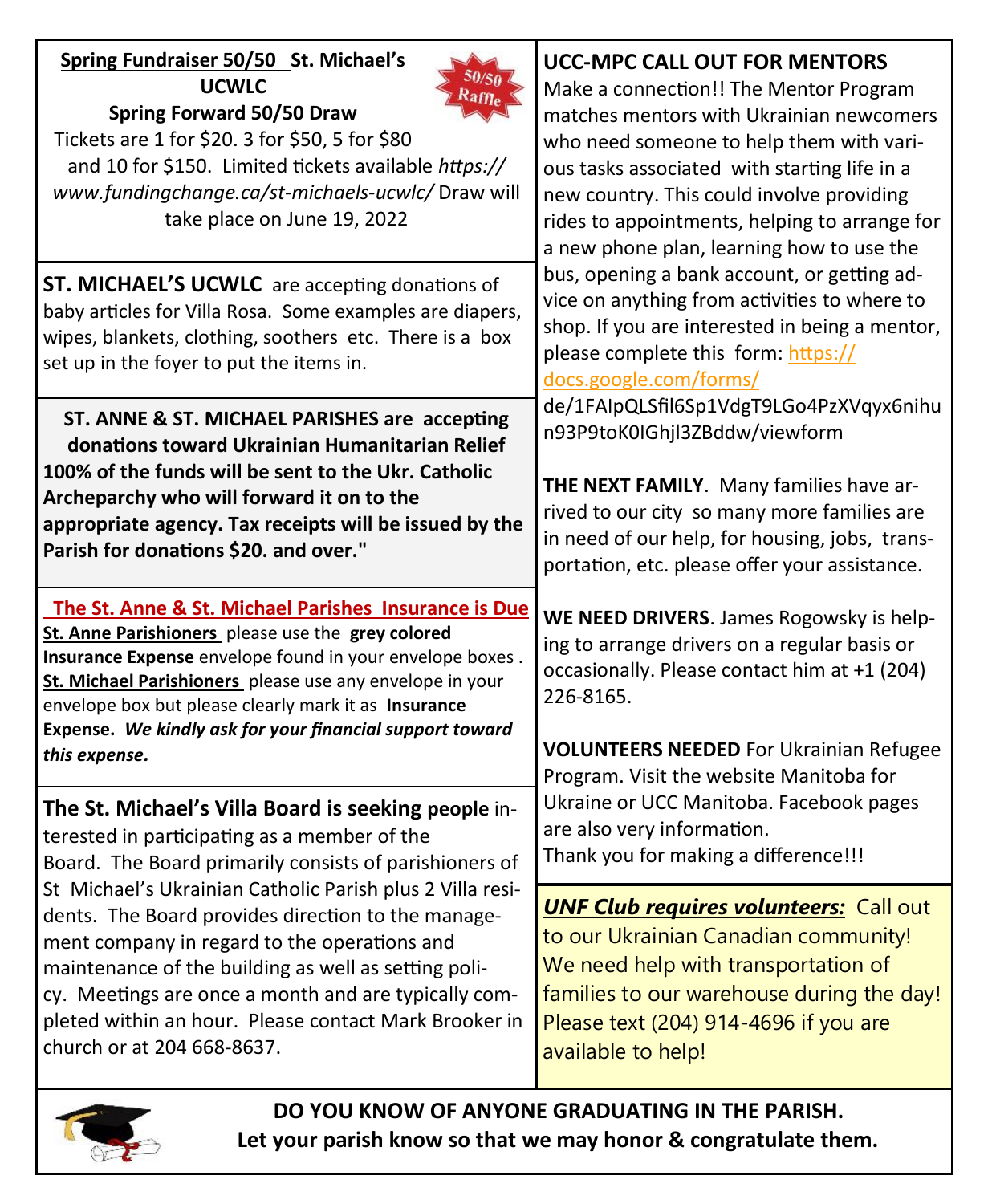| Seeking a St. Anne Parish Volunteer to<br>VOLUNTEERS<br>step forward and coordinate the use of<br>the Parish Hall for parishioners group and<br>private functions. The coordinator would<br>liaise with parishioners to arrange sched-<br>uling and arrange opening and closing of the facilities for<br>the functions. Various functions might include showers,<br>birthdays, anniversaries held by parishioners in the St.<br>Anne facilities. Contact the office if you are interested in                                                                                                                                            | Looking for a volunteer to update the St.<br>Anne historical record!<br>The St. Anne website has a historical record<br>which has not been updated since 2009 and is<br>in need of updating to reflect the many events<br>and activities, renovations, etc. which have<br>occurred in the years that have followed. Please<br>contact the office if you are able to<br>help! https://stannewinnipeg.ca/about-us/<br>history-of-st-anne/                                                                                                               |  |  |
|-----------------------------------------------------------------------------------------------------------------------------------------------------------------------------------------------------------------------------------------------------------------------------------------------------------------------------------------------------------------------------------------------------------------------------------------------------------------------------------------------------------------------------------------------------------------------------------------------------------------------------------------|-------------------------------------------------------------------------------------------------------------------------------------------------------------------------------------------------------------------------------------------------------------------------------------------------------------------------------------------------------------------------------------------------------------------------------------------------------------------------------------------------------------------------------------------------------|--|--|
| serving your community.                                                                                                                                                                                                                                                                                                                                                                                                                                                                                                                                                                                                                 | <b>St. Anne Knights of Columbus Ukraine</b><br><b>Newcomers Collection We are NOT accepting</b>                                                                                                                                                                                                                                                                                                                                                                                                                                                       |  |  |
| <b>ST. ANNE'S PARISHIONERS</b> - are all welcome to share<br>their God given talents and spiritual gifts by joining THE<br>VISITATION TEAM. Each of you should use whatever gift<br>you have received to serve others [1 Peter 4:10]<br>Co-ordinated by: Gloria Harlow-Bibby<br>If you need more information about the Team or about<br>starting date please contact: 204-633-4956<br>or glowhb@mymts.net                                                                                                                                                                                                                               | donations of clothing or furniture at this time.<br>What are we accepting:<br><b>NEW pillows</b><br>1.<br>$\mathfrak{D}$ .<br><b>Toasters</b><br><b>French Presses</b><br>3.<br>4.<br>Cutlery<br>Laundry Soap (Small)<br>5.<br>6.<br>Rice<br>7 <sub>1</sub><br>Pasta<br>8.<br><b>Buckwheat</b><br>9.<br>Oatmeal<br>10. Sugar/Honey<br>11. Coffee (instant)<br>12. Black tea<br>13. Pasta Sauce<br>14. Flour<br>15. Salt/pepper<br>16. Canned meat/fish<br>17. Shampoo/conditioner<br>18. Body wash<br>19. Dish soap<br>Thank you for your generosity! |  |  |
| <b>IHM LUBOV NURSERY SCHOOL 35 MARCIE STREET</b><br>Nursery School Spots Available for Time for Two's Parent/<br>Child Class for the 2022-2023 Time for Two's is a program<br>for children age 2, accompanied by their caregivers, where<br>together they participate in the activities. The Time for<br>Two's experience is the first level of our program in what<br>may become your child's first of three years at Immaculate<br>Heart of Mary Lubov Nursery School (Sadochok). It is a time<br>that focuses on socialization with children of their own age<br>and a place where they can start playing interactively<br>together. |                                                                                                                                                                                                                                                                                                                                                                                                                                                                                                                                                       |  |  |

**Simple, Safe, Reliable and Easy....** *Preauthorized Donations* **For your convenience, Pre-Authorized Donations offers the simple, safe, and easy method of preauthorized payment as a donation option.** 

If you would like to sign up, please pick up a a form from the church entrance, attach a void cheque and place it in the collection basket, mail,

bring to the office or email to your parish. Contributions can be debited weekly, bi-weekly or monthly and changes can easily be made by simply calling the parish office.

#### **SIGN UP TODAY!**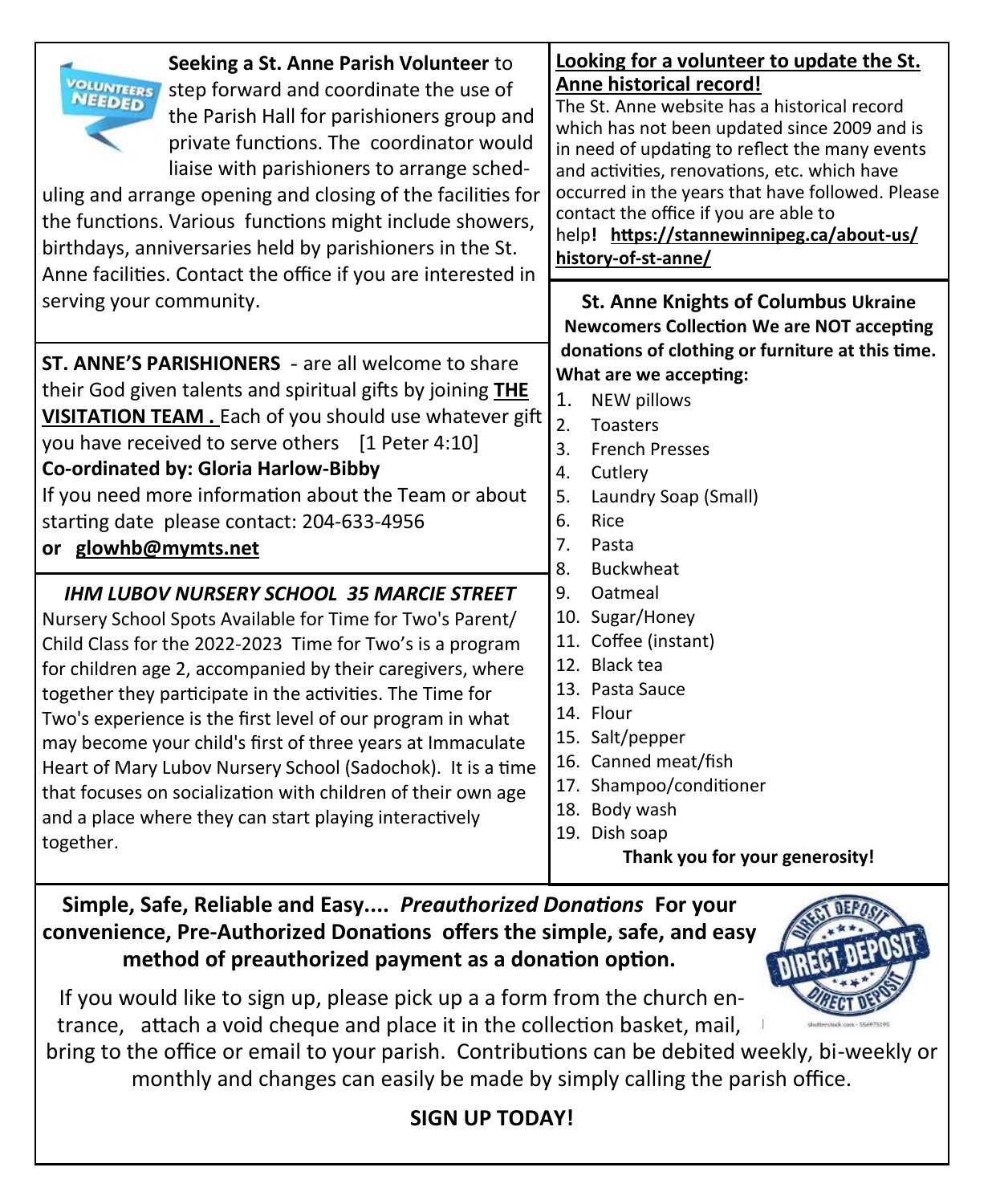

#### **The Blessed Velychkovsky National Martyr's Shrine FEASTDAY – 2022 PRAYING FOR UKRAINE**

St. Joseph's Ukrainian Catholic Church – Bishop Velychkovsky National Martyr's Shrine 250 Jefferson Avenue, Winnipeg, MB - 204-338-7321 website: bvmartyrshine.com You are invited to gather in prayer for Ukraine through the intercession of Blessed Vasyl Velychkovsky. Beginning on **Sunday, June 26th** at 6:30 p.m. with a Moleben in Honour of Blessed Velychkovsky with guest Homilist Fr. Mykhaylo Khomitskyy. This will be fol-

lowed by a Rosary Procession. The Martyr's Feastday on **Monday, June 27th** begins at 9 a.m. with Divine Liturgy followed by a Rosary Meditation and Anointing. The morning will end with a Panahyda (service for the Deceased). A lunch will be available in the Parish Hall. The afternoon will begin with a presentation on how Blessed Vasyl's Mission Continues. At 2 p.m. there will be an Acathist in Honour of Blessed Vasyl. The day will conclude with a Divine Liturgy and Anointing. The Liturgical Services will feature Guest Homilist Fr. Yevhen Zadorozhyim C.Ss,R, originally from Ukraine now serving in Yorkton, Saskatchewan.

#### **BURARIES FOR THE 2022-2023 ACADEMIC YEAR**

The Canon Luhovy Assembly Ukrainian Educational Foundation is pleased to announce that seven bursaries of \$300 each are available to Ukrainian Catholic students, seminarians and religious sisters, of the Archeparchy of Winnipeg, who attend post-secondary institutions, seminaries and private Catholic secondary schools. The 2022 "Bursary Application Form" is attached for your use [https://stannewinnipeg.ca/2017/07/31/news](https://stannewinnipeg.ca/2017/07/31/news-events/)-events/ yo. Please return completed Bursary Application forms to "Canon Luhovy Assembly Ukrainian Educational Foundation, 115 Regatta Rd., Winnipeg, MB R2G 2Y7", no later than Sept. 30, 2022. Should you have any questions or require more information, please call Leonard Mariash at 204- 668-4358 or email at lmariash@mymts.net.





**St. Joseph the Worker School,** is a Christ-centered community offering quality education, foster a love of learning and promote personal fulfillment based on the mutual respect for all members of the school community. Their goal is to enable each student to become a life-long learner, to become a community builder and to lead a life rooted in Catholic values and faith. New registrations for pre-kindergarten to grade 6 are new being accepted. Please contact the school office for more information: **[stjoesch@mymts.net](mailto:stjoesch@mymts.net) or [204-222-1841](callto:204-222-1841)** or see Nathan Polakoff, (Principal.)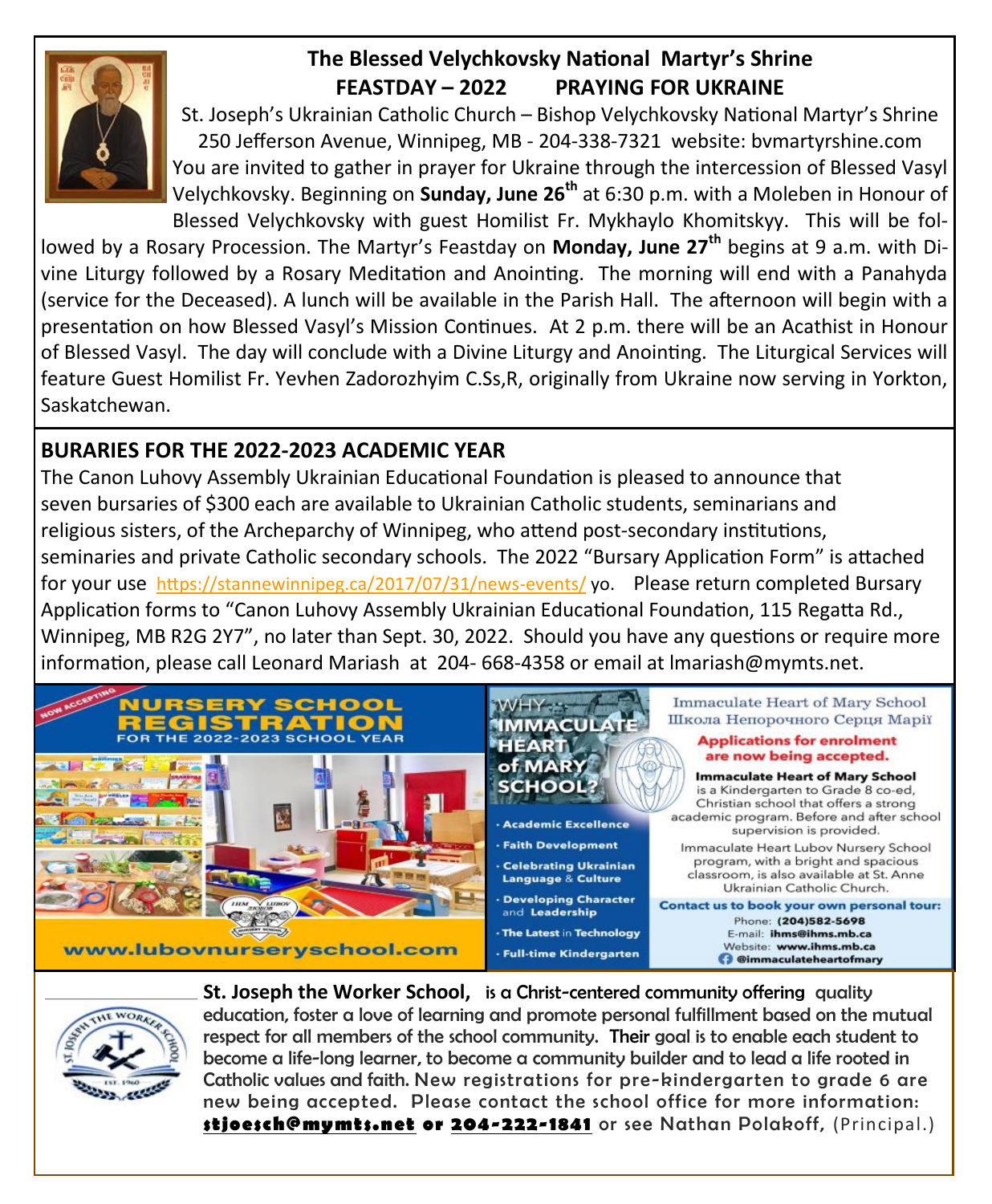

of specialized equipment and furnishings.



when you don't know the options they had to choose from.